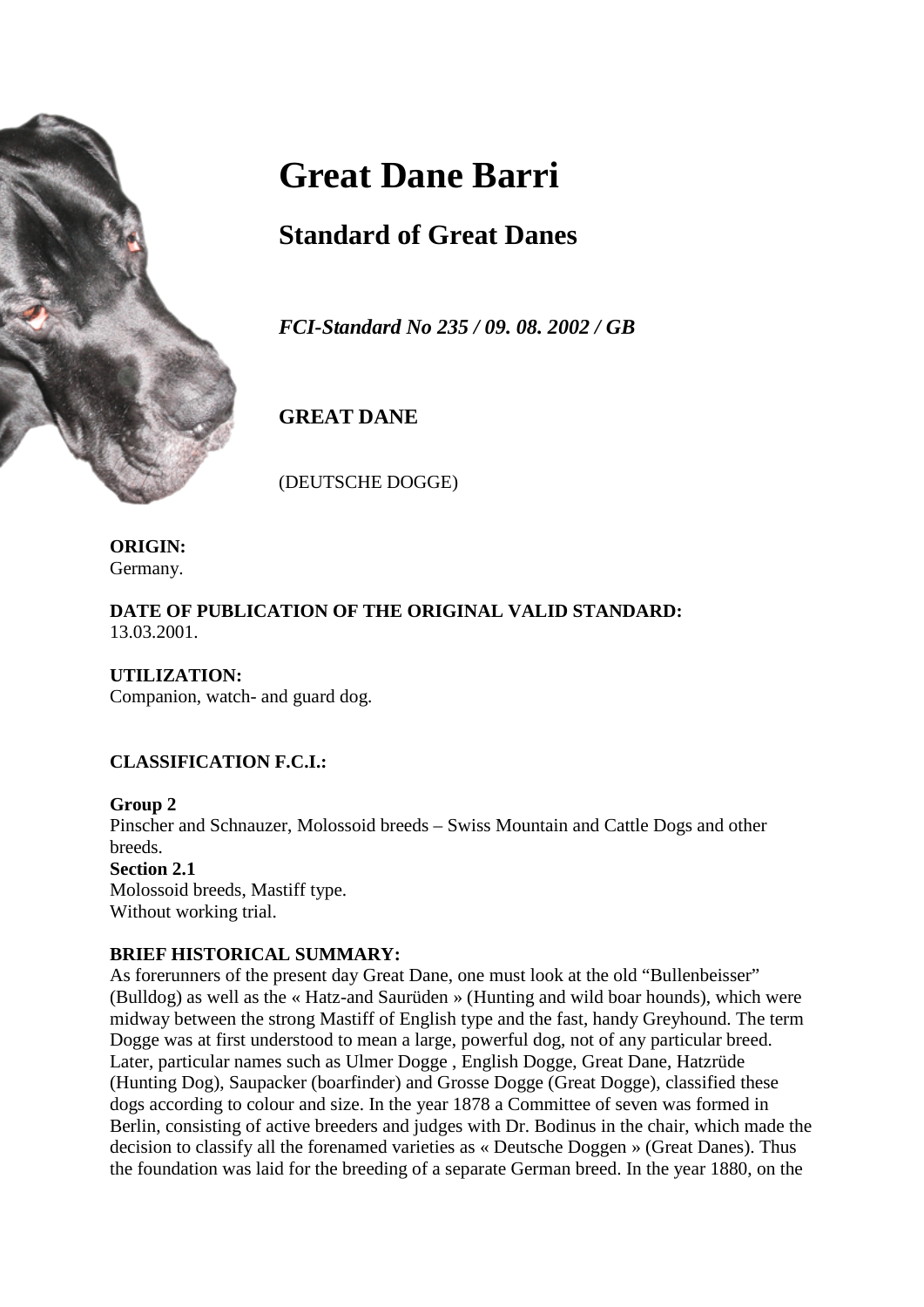occasion of a show in Berlin, the first standard for the Deutsche Dogge was laid down. This standard has been taken care of since the year 1888 by the "Deutsche Doggen Club 1888 e.V." (German Doggen Club, registered Club 1888) and frequently been revised over the years. The present Standard meets the requirements of the F.C.I.

#### **GENERAL APPEARANCE:**

The Great Dane in his noble appearance combines a large, powerful well constructed body with pride, strength and elegance. By substance together with nobility, harmonious appearance, well proportioned outlines, as well as a specially expressive head, the Great Dane strikes the onlooker as a noble statue. He is the Appolo amongst all breeds.

#### **IMPORTANT PROPORTIONS:**

Almost square in build, this applies particularly to males. The length of the body (point of sternum to point of buttocks) should not exceed height at withers in dogs by more than 5%, in bitches by more than 10%.

#### **BEHAVIOUR / TEMPERAMENT:**

Friendly, loving and devoted to his owners, specially to the children. Reserved towards strangers. Required is a confident, fearless, easily tractable, docile companion and family dog with high resistance to provocation and without aggression.

#### **HEAD**

# **CRANIAL REGION:**

- **Skull**
	- o In harmony with the general appearance. Long, narrow, distinct, full of expression. Finely chiselled, specially under the eyes.
	- o Superciliary ridges well developed but not protruding.
	- o The distance from tip of nose to stop and from stop to the lightly defined occipital bone should be as equal as possible.
	- o The upper lines of muzzle and skull should run parallel.
	- o The head must appear narrow seen from the front with bridge of nose as broad as possible. Cheek muscles only slightly defined and in no way protruding.
- **Stop**
	- o Clearly defined.

# **FACIAL REGION:**

- **Nose**
	- o Well developeded, rather broad than round with large nostrils.
	- o Must be black with the exception of harlequins (white with black patches).
	- o In these a black nose is desired but a butterfly nose (black with pink patches) or flesh coloured nose is tolerated.
	- o In blue dogs the colour of the nose is anthracite (diluted black).
- **Muzzle**
	- o Deep and as rectangular as possible.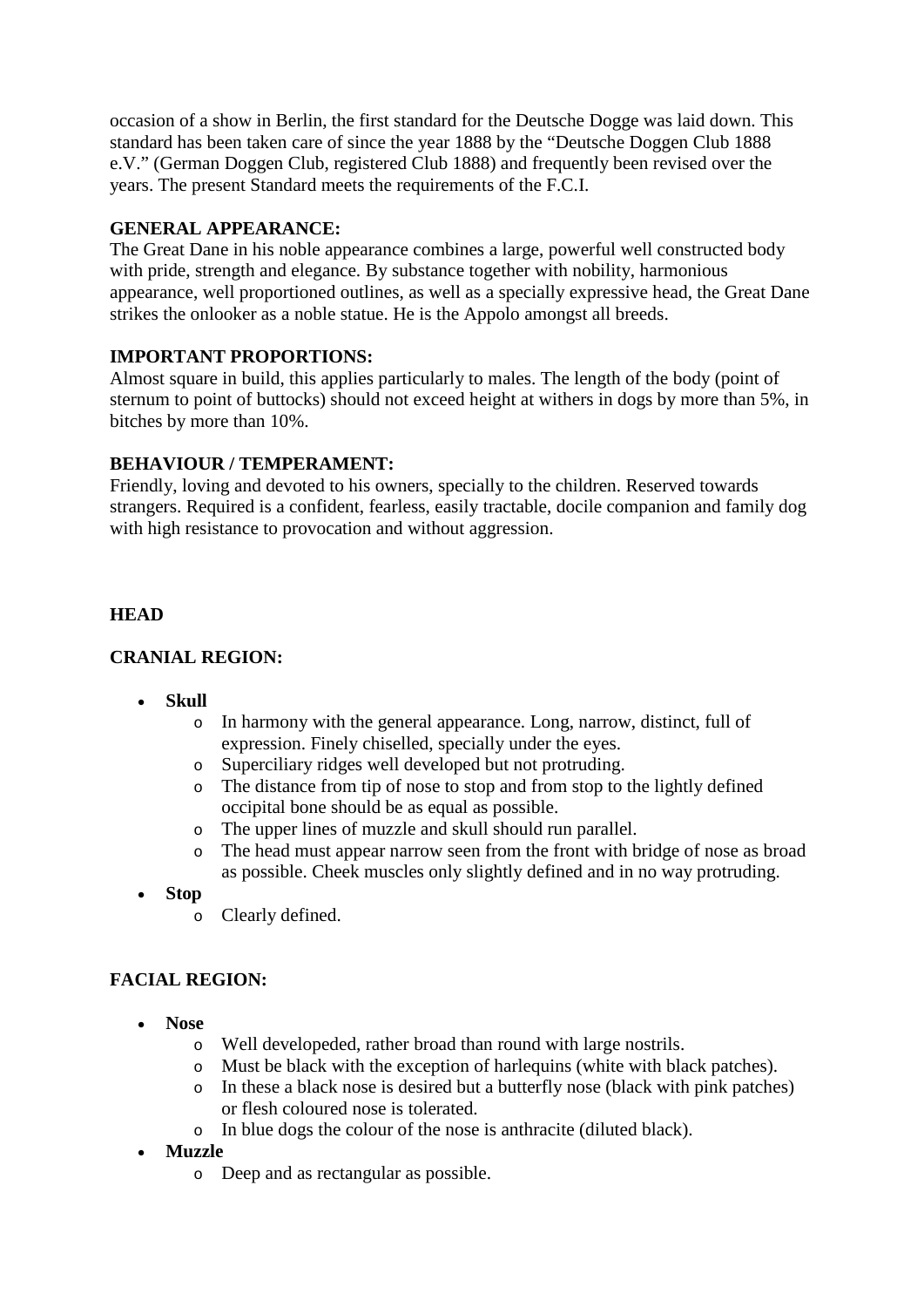- o Well defined corners of lips.
- o Dark pigmented lips.
- o In harlequins not totally pigmented or flesh coloured lips are tolerated.
- **Jaws/Teeth**
	- o Well developed broad jaws.
	- o Strong sound and complete scissor bite (42 teeth according to the dentition formula).
- **Eyes**
	- o Of medium size with lively friendly intelligent expression. As dark as possible, almond shaped with close fitting lids.
	- o In blue dogs slightly lighter eyes are tolerated.
	- o In harlequins light eyes or two differently coloured eyes are to be tolerated.
- **Ears**
	- o Naturally pendant, set on high, of medium size, front edges lying close to cheeks.

# **NECK:**

Long, clean, muscular. Well formed set on, tapering slightly towards the head, with arched neckline. Carried upright but inclined slightly forward.

# **BODY:**

- **Withers**
	- o The highest point of the strong body.
	- o It is formed by the points of the shoulder blades which extend beyond the spinal processes.
- **Back**
	- o Short and firm, in almost straight line falling away imperceptibly to the rear.
- **Loins**
	- o Slightly arched, broad, strongly muscled.
- **Croup**
	- $\circ$  Broad, well muscled. Sloping slightly from hipbone to tail set, imperceptibly merging into the tailset.
- **Chest**
	- o Reaching to the elbows.
	- o Well sprung ribs, reaching far back.
	- o Chest of good width with marked forechest.
- **Underline and belly**
	- o Belly well tucked up towards rear, forming a nicely curved line with the underside of the brisket.

# **TAIL:**

Reaching to the hocks. Set on high and broad, tapering evenly towards tip. In repose hanging down with natural curve. When dog is alert or moving, carried slightly sabre-like but not markedly above the backline. Bristle hair on tail undesirable.

# **LIMBS**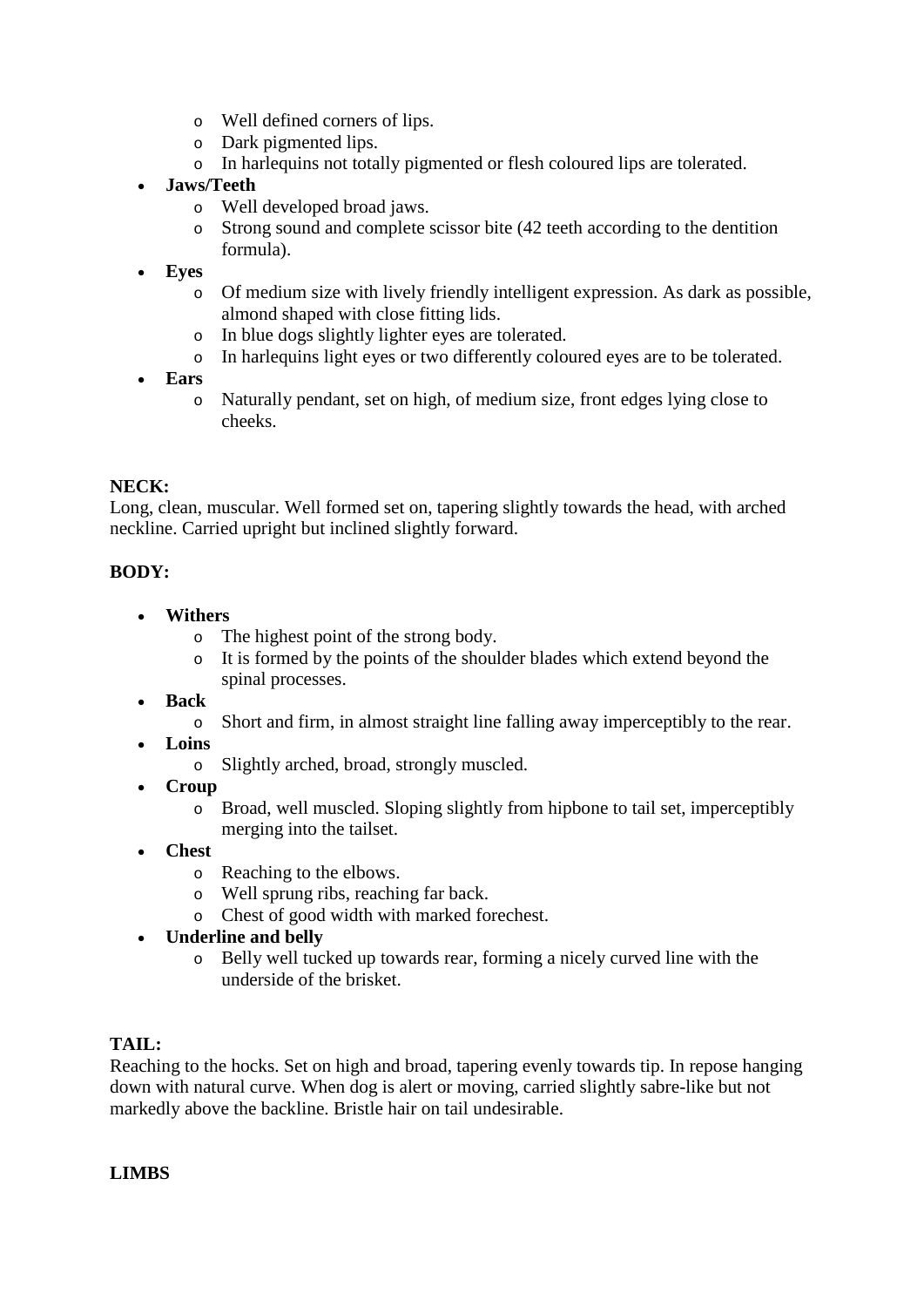#### **FOREQUARTERS:**

- **Shoulders**
	- o Strongly muscled. The long, slanting shoulder blade forms an angle of 100 to 110 degrees with the upper arm.
- **Upper arm**
	- o Strong and muscular, close fitting, should be slightly longer than the shoulder blade.
- **Elbows**
	- o Turned neither in nor out.
- **Forearm**
	- o Strong, muscular. Seen from front and side, completely straight.
- **Carpus**
	- o Strong, firm, only slightly standing out from the structure of the forearm.
- **Pastern**
	- o Strong, straight when seen from the front, seen from the side, barely slanting forwards.
- **Front feet**
	- o Rounded, well arched, well-knit toes (cat feet). Nails short, strong and as dark as possible.

#### **HINDQUARTERS:**

The whole skeleton is covered by strong muscles which make the croup, hips and upper thighs appear broad and rounded. The strong well angulated hind legs, seen from behind, are set parallel to the front legs.

- **Upper thigh**
	- o Long, broad, very muscular.
- **Stifles**
	- o Strong, positioned almost vertically under the hip joint.
- **Lower thigh**
	- o Long, of approximately the same length as the upper thigh. Well muscled.
- **Hocks**
	- o Strong, firm, turning neither in nor out.
- **Metatarsus**
	- o Short, strong, standing almost vertical to the ground.
- **Hind feet**
	- o Rounded, well arched, well-knit (cat feet). Nails short, strong and as dark as possible.

#### **GAIT / MOVEMENT:**

Harmonious, lithe, ground covering, slightly springy. Legs must be parallel in movement coming and going.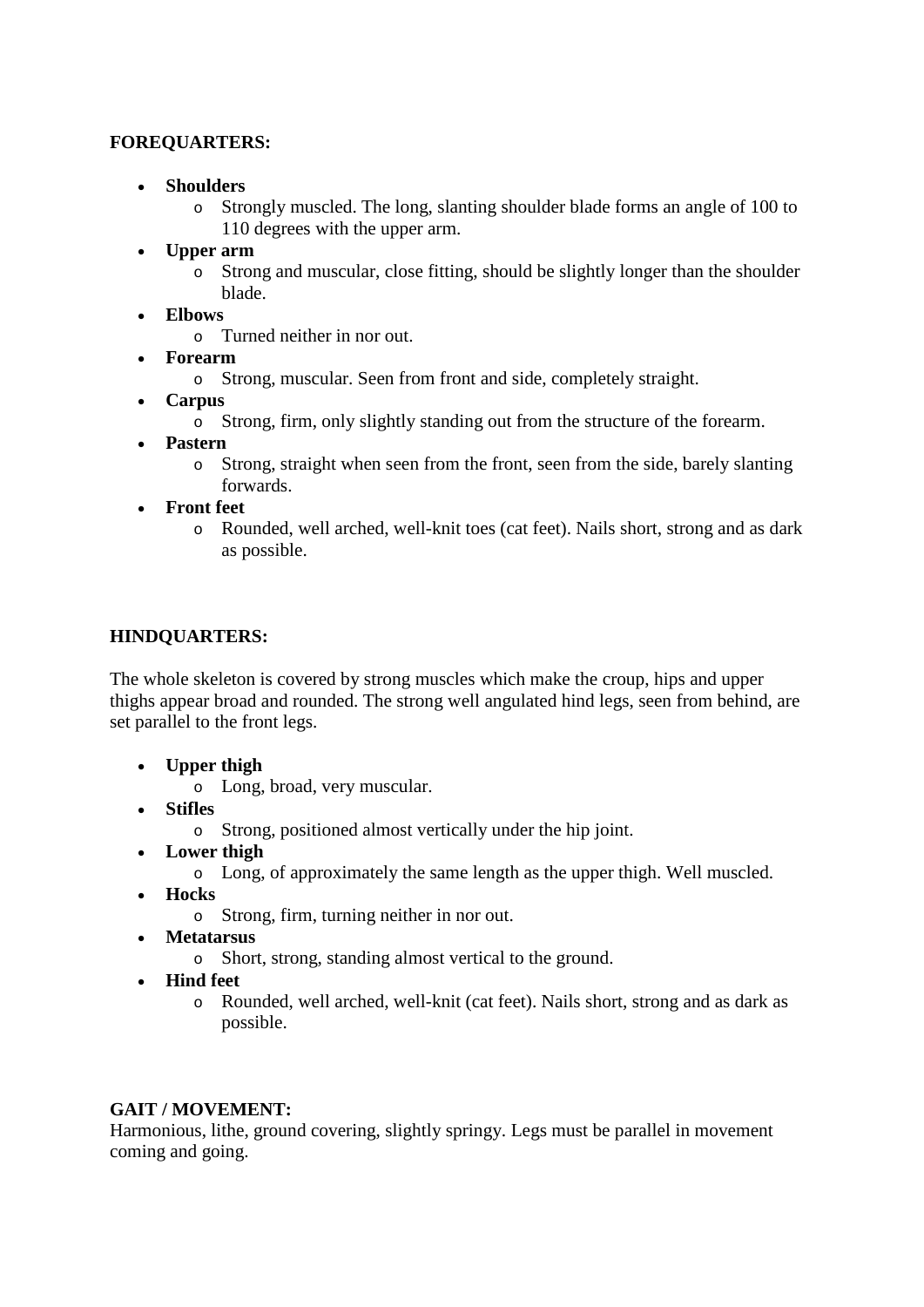#### **SKIN:**

Tight fitting. In solid colours, well pigmented. In harlequins, the distribution of pigment mainly corresponds to the markings.

#### **COAT**

#### **HAIR:**

Very short, dense, smooth and close lying, glossy.

#### **COLOUR:**

The Great Dane is bred in three separate colour varieties: Fawn and brindle, harlequin and black, and blue.

- **Fawn**
	- o Light gold fawn to deep gold fawn. Black mask desired.
	- o Small white marks on chest and toes undesirable.
- **Brindle**
	- o Basic colours, light to deep gold fawn with black stripes as regular and clearly defined as possible, running with the direction of the ribs.
	- o Black mask desired.
	- o Small white markings on chest and toes are undesirable.
- **Harlequin (white with black splashed patches)**
	- o Basic colour pure white, preferably with no ticking. Pure black patches well distributed all over the body, having the appearance of being torn.
	- o Grey or brownish patches undesirable.
- **Black**
	- o Jet black, white markings permitted.
	- o Included here are « Manteltiger » in which the black covers the body like a coat ("mantel") or blanket and muzzle, throat, chest, belly, legs and tip of tail may be white. Also dogs with basic white colour and large black patches so called "Plattenhunde".
- **Blue**
	- o Pure steel blue, white markings on chest and feet permitted.

#### **HEIGHT:**

- **Height at withers:**
	- o Dogs at least 80 cm.
	- o Bitches at least 72 cm.

#### **FAULTS:**

Any departure from the foregoing points should be considered a fault and the seriousness with which the fault should be regarded should be in exact proportion to its degree.

• **General appearance**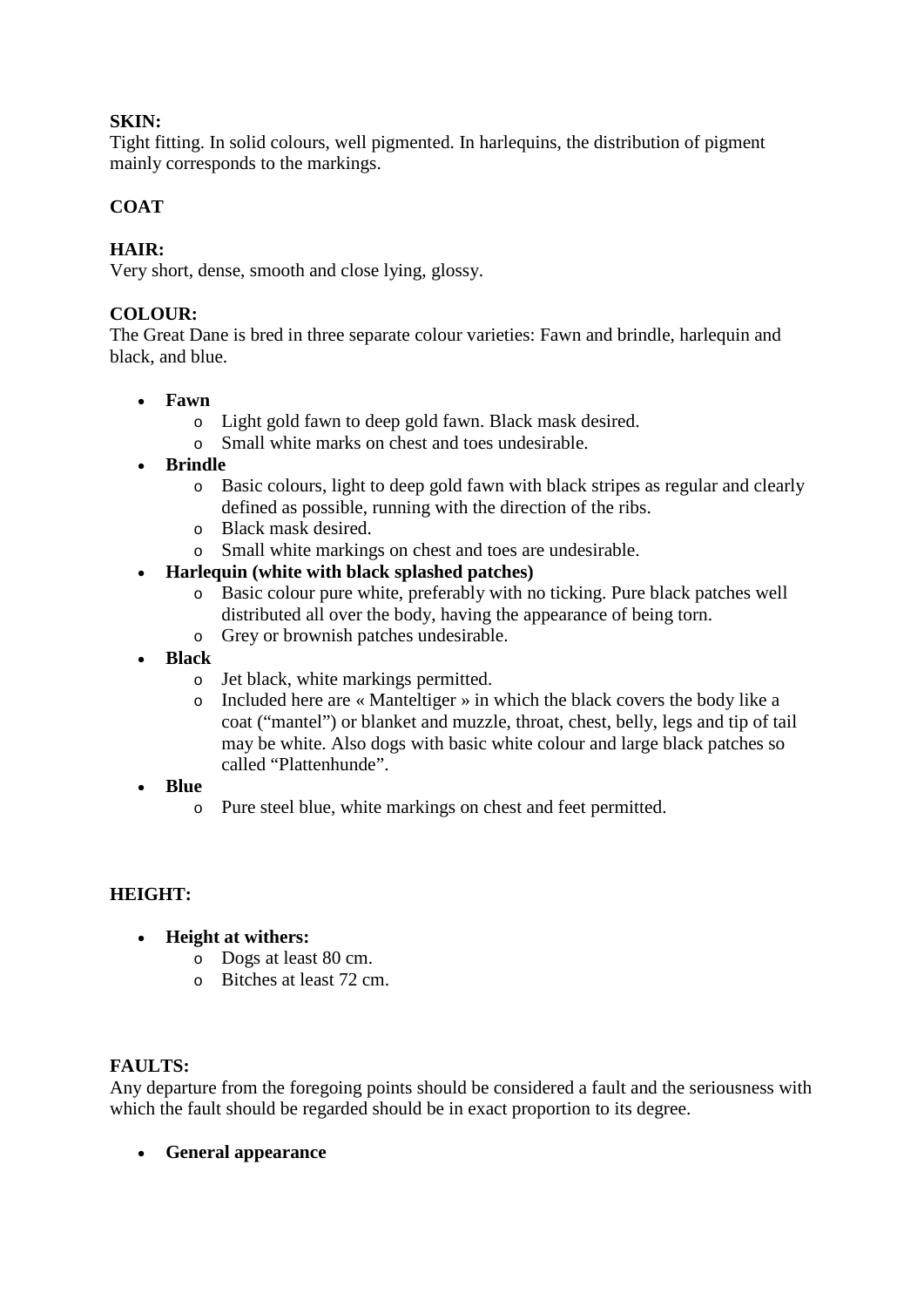- o Lack of male or female characteristics, lack of balance, too light, too coarse in built.
- **Temperament**
	- o Lacking self-confidence, nervous, easily provoked.
- **Head**
	- o Lines of head not parallel, apple head, wedge shaped head, too little stop; too prominent cheek muscles.
- **Muzzle**
	- o Pointed, lacking flews, lips too pendulous.
	- o Bridge of nose concave (dish shaped), convex (roman nose), falling away in front part (eagle nose).
- **Jaws / Teeth**
	- o Any deviation from a complete set of teeth (only the missing of both PM1 in the lower jaw may be tolerated).
	- o Irregular position of individual incisors as long as the bite remains otherwise correct), teeth too small.
- **Eyes**
	- o Slack lids, haw too red.
	- o Light, piercing, amber coloured eyes.
	- o Wall eyes or differently coloured eyes in all solid coat colours.
	- o Eyes too wide apart or slit eyes.
	- o Eyes protruding or too deeply set.
- **Ears**
	- o Set on too high or too low. Standing off from the sides of the head or flat lying.
- **Neck**
	- o Short thick neck, ewe neck, throatiness or excess of dewlap.
- **Back**
	- o Sway back, roach back. Too long in back. Topline rising towards rear.
- **Croup**
	- o Falling away steeply or completely flat.
- **Tail**
	- o Too thick, too long or too short, set on too low or too highly carried above the back line.
	- o Hook tail or curled tail as well as tail carried sideways. Tail which is damaged, thickened at the tip or has been docked.
- **Ribcage**
	- o Flat or barrel-shaped ribs. Lack of width or depth of chest. Too strongly protruding breastbone.
- **Lower line**
	- o Belly line not sufficiently tucked up. Teats not sufficiently retracted.
- **Forelegs**
	- o Insufficient angulation.
	- o Light bone, weak muscles.
	- o Stance not vertical.
- **Shoulders**
	- o Loose or loaded.
	- o Upright shoulder blade.
- **Elbows**
	- o Loose, turning in or out.
- **Forearm**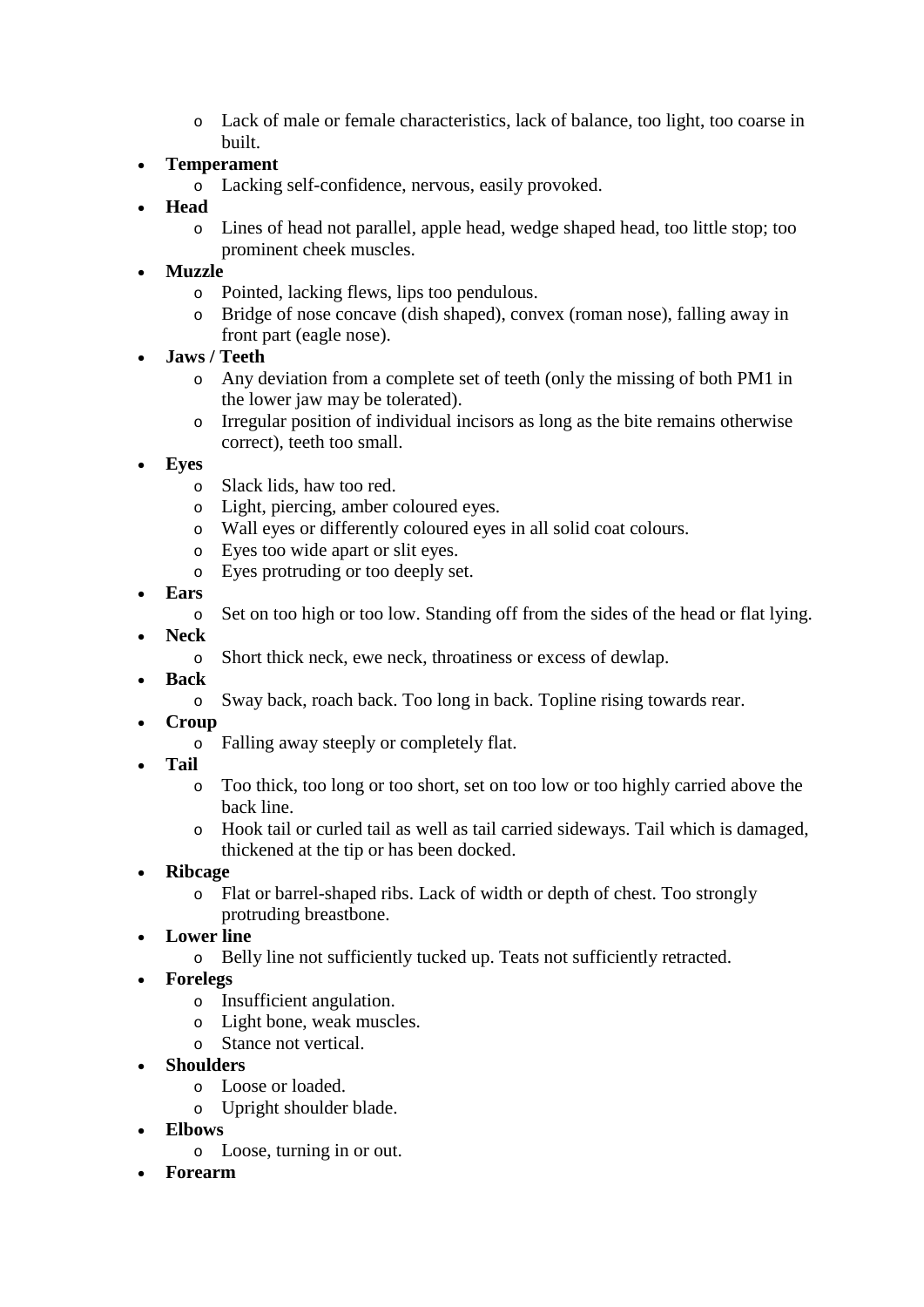- o Bent, enlarged above pastern.
- **Pastern**
	- o Enlarged, markedly weak or knuckling over.
- **Metacarpus**
	- o Too sloping or too upright.
- **Hindquarters**
	- o Too much or too little angulation.
	- o Cow hocked, close together or open hocked when standing.
- **Hocks**
	- o Exaggerated large or unstable.
- **Feet**
	- o Flat, splayed, long. Dewclaws.
- **Gait / Movement**
	- o Covering too little ground, lack of freedom in action. Frequent or constant pacing. Lack of co-ordination between front and hind movement.
- **Coat**
	- o Double coat (coarse, short coat), dull coat.
- **Colour**
	- o **In fawn**
		- Grey fawn, blue fawn, isabella (cream) or sooty fawn colour.
	- o **In brindles**
		- Basic colour silver blue or isabella.
		- Washed-out streaks.
	- o **In harlequins**
		- Blue-grey ticked basic colour. Large fawn-grey or blue-grey parts in the patches.
	- o **In blacks**
		- Fawn, brown or blue-black colour.
	- o **In blues**
		- Fawn or black-blue colour.

# **SERIOUS FAULTS:**

- **Temperament**
	- o Shyness.
- **Jaws / Teeth**
	- o Pincer bite.
- **Eyes**
	- o Ectropion, entropion.
- **Tail**
	- o Kinky tail.

#### **ELIMINATING FAULTS:**

- **Temperament**
	- o Aggressiveness, fear-biting.